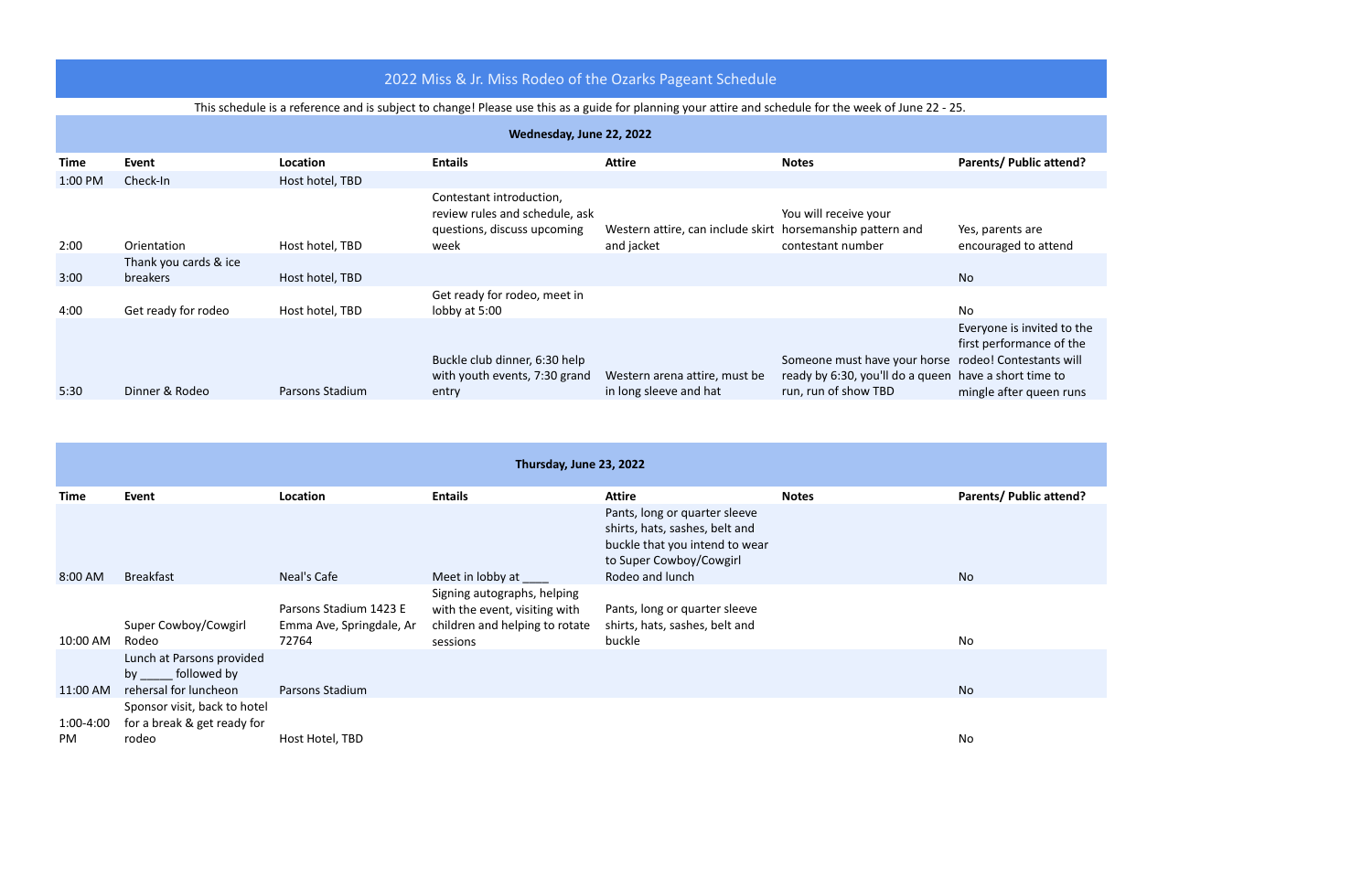|         |                |                      |                               |                                |                                                 | <b>LVCI YULIC 13 I</b> |
|---------|----------------|----------------------|-------------------------------|--------------------------------|-------------------------------------------------|------------------------|
|         |                |                      |                               |                                |                                                 | second perfo           |
|         |                |                      | Buckle club dinner, 6:30 help | Western arena attire, must be  | Someone must have your horse the rodeo! C       |                        |
|         |                | 1423 E Emma Ave,     | with youth events, 7:30 grand | in long sleeve and hat - Tough | ready by 6:30, you'll do a queen will have a sl |                        |
| 5:00 PM | Dinner & Rodeo | Springdale, Ar 72764 | entry                         | Enough to Wear Pink Night      | run, run of show TBD                            | mingle after           |
|         |                |                      |                               |                                |                                                 |                        |
|         |                |                      |                               |                                |                                                 |                        |

Everyone is invited to the ormance of Contestants short time to mqueen runs

ited, board who horses will be

is invited to the formance of the ntestants will ort time to ter queen runs

nts should arrive r than  $12:50$  to Iping with move

|                  | <b>Friday, June 24, 2022</b>                       |                                              |                                                                |                                              |                                                                                       |                                                                                  |  |
|------------------|----------------------------------------------------|----------------------------------------------|----------------------------------------------------------------|----------------------------------------------|---------------------------------------------------------------------------------------|----------------------------------------------------------------------------------|--|
| <b>Time</b>      | Event                                              | Location                                     | <b>Entails</b>                                                 | <b>Attire</b>                                | <b>Notes</b>                                                                          | <b>Parents/ Public attend?</b>                                                   |  |
| On your          |                                                    |                                              | Meet in lobby at 7:30 to head                                  |                                              | We'll begin with coronation                                                           |                                                                                  |  |
| own time         | <b>Breakfast at Hotel</b>                          | Host Hotel, TBD                              | to stadium<br>Rehearse run of show for                         |                                              | practice<br>Contestants will be released                                              | No<br>Public invited, board wh                                                   |  |
| 8:00 AM          | <b>Coronation Practice and</b><br>Horsemanship     | 1423 E Emma Ave,<br>Springdale, Ar 72763     | Coronation followed by<br>horsemanship                         | Wrangler jeans, white button<br>down         | after their pattern to get<br>dressed for the style show.                             | is holding horses will be<br>there                                               |  |
| 12:00 PM         | Luncheon, Style Show and<br>Speech                 | Parsons Stadium<br><b>Community Building</b> |                                                                | Western Style Dress for<br>modeling & speech |                                                                                       | Yes - this is a ticketed<br>event                                                |  |
| 2:00-5:00<br>PM. | Back to hotel for break and<br>get ready for rodeo | Host Hotel, TBD                              |                                                                |                                              |                                                                                       | No                                                                               |  |
|                  |                                                    | 1423 E Emma Ave,                             | Buckle club dinner, 6:30 help<br>with youth events, 7:30 grand | Western arena attire, must be                | Someone must have your horse<br>ready by 6:30, you'll do a queen have a short time to | Everyone is invited to th<br>fourth performance of th<br>rodeo! Contestants will |  |
| 5:30 PM          | Dinner & Rodeo                                     | Springdale, Ar 72763                         | entry                                                          | in long sleeve and hat                       | run, run of show TBD                                                                  | mingle after queen runs                                                          |  |

| Saturday, June 25, 2022 |                           |                                          |                                                                                                                            |                                                              |                                                                                                                                                                                                                             |                                |
|-------------------------|---------------------------|------------------------------------------|----------------------------------------------------------------------------------------------------------------------------|--------------------------------------------------------------|-----------------------------------------------------------------------------------------------------------------------------------------------------------------------------------------------------------------------------|--------------------------------|
| Time                    | Event                     | Location                                 | <b>Entails</b>                                                                                                             | <b>Attire</b>                                                | <b>Notes</b>                                                                                                                                                                                                                | <b>Parents/ Public attend?</b> |
| On your<br>own time     | <b>Breakfast at Hotel</b> | Host Hotel, TBD                          |                                                                                                                            |                                                              |                                                                                                                                                                                                                             | <b>No</b>                      |
| 9:00 AM                 | <b>Interviews</b>         | Host Hotel, TBD                          | 15 min for Jr. Miss and 20 min<br>interviews for miss                                                                      | Professional western suit<br>ensemble (pant, suit, or skirt) | After interviews, ladies will go<br>change into parade attire and<br>pack things                                                                                                                                            | No                             |
| 12:00 AM                | Lunch at the Hotel        | Host Hotel, TBD                          |                                                                                                                            |                                                              |                                                                                                                                                                                                                             | <b>No</b>                      |
|                         |                           |                                          | Parents come and get stuff to<br>move out, girls stay in lobby<br>and do not leave. Chaperones<br>take to the rodeo of the |                                                              | Girls will not be released at this<br>time. We'll be headed to the<br>arena to get ready for parade.<br>Parents or help are encouraged no earlier than 12:50 to<br>to help get horses ready for the begin helping with move | Yes, parents should arriv      |
| 1:00 PM                 | Move out of hotel         | Host Hotel, TBD                          | parade                                                                                                                     |                                                              | parade.                                                                                                                                                                                                                     | out.                           |
| 3:00 PM                 | Parade                    | 1423 E Emma Ave,<br>Springdale, Ar 72763 |                                                                                                                            | Recommend cheerful, partiotic<br>attire                      | Should be lined up for the<br>parade by 2:30                                                                                                                                                                                | Yes                            |